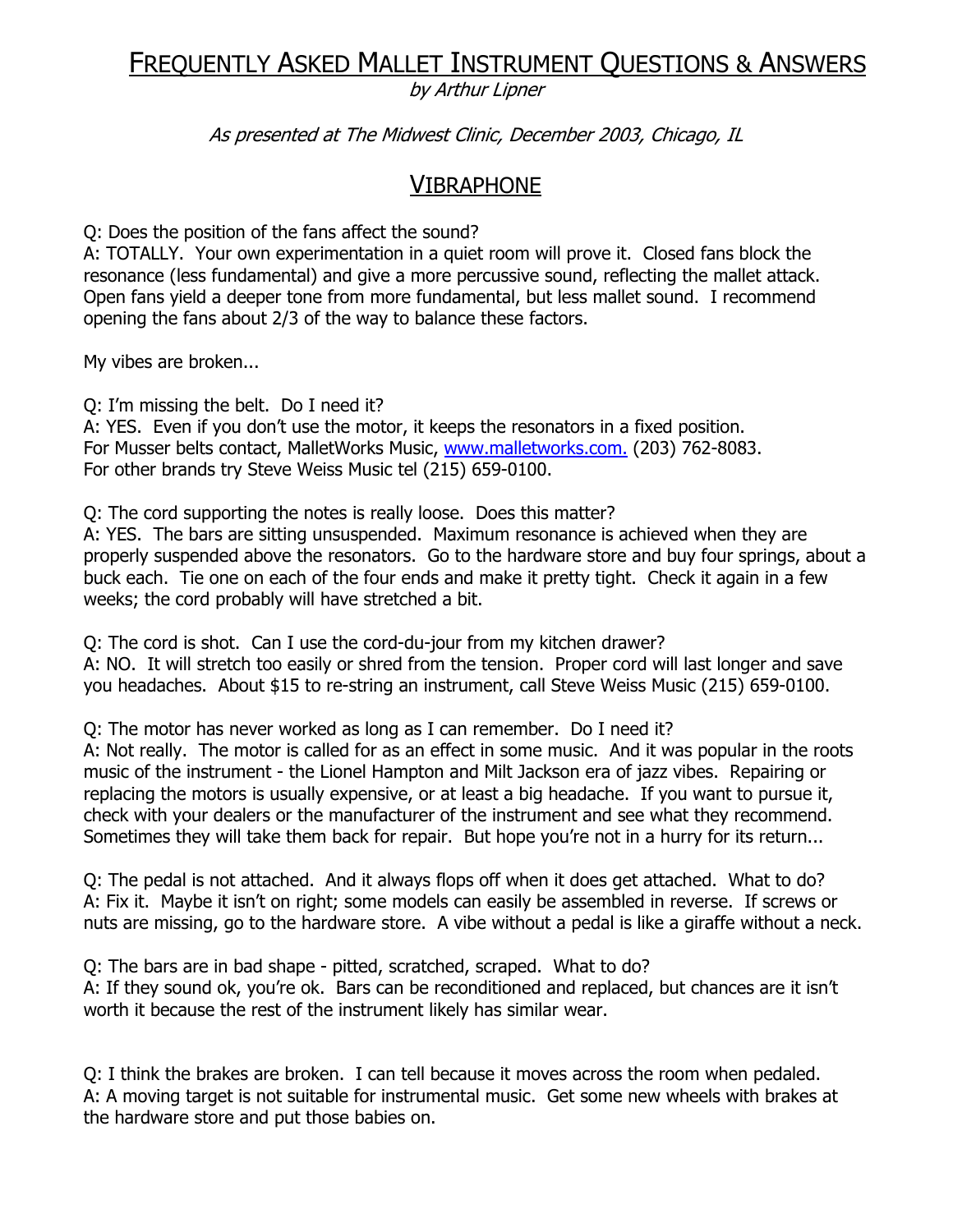Q: We have a vibraphone with small bars. It almost sounds like a toy. Can I use it? A: In order to stimulate the students, the instrument has to sound decent so they can feel the music coming from it. If it sounds like a toy, here is a great way to make some extra space in the storage room and a few extra \$'s: get rid of it.

Q: Do the vibes need maintenance?

A: YES. Clean the bars with light soapy water (or diluted Fantastik) when needed (a couple of times per year). Oil the moving parts (anywhere metal meets metal) every couple of months. These include: the pedal points above and below the instrument, the hook or meeting point of the pedal pole connectors and damper bar, and any resonator and motor moving parts.

Q: Someone before me at my job did some creative welding and now it's really strange looking. A: Great, paint it yellow and submit it in a photo contest. If it sounds ok, it doesn't matter.

Q: We don't have a vibe. Our bunny-gutting contest does ok; how may wabbits do we have to carve to get one?

A: You'll need \$1,000 for something used and decent. \$2500-\$3500 for the real deal. Occasionally things come on at ebay or check malletshop.com.

Q: What's your recommendation for a good set of vibes?

A: Musser makes the best. Their 3-octave Pro model, and the less-expensive One Nighter, are the way to go. Silver bars sound the same as gold so save the extra few hundred bucks.

## MARIMBA

Q: String is shot - see VIBES section.

Q: Brakes don't work - see VIBES section.

Q: Can bars be out of tune? One of them sure sounds like it.

A: Absolutely. Single bars can be removed and sent way for turning. Try Fall Creek Marimbas, www.marimbas.com. It's not too expensive and they usually come back fairly quickly. They also replace cracked bars.

Q: Can I use the Marching Instruments in a Concert Setting? A: Absolutely.

Q: Can I use the Concert Instruments in a Marching Setting?

A: Your decision. But don't get the wood and metal bars wet. And figure on getting little mileage out of the wheels and frames. They are not made for trips in the outback.

Q: Does the marimba need maintenance?

A: A little light furniture oil on the bars once per year is fine. And clean off the dust occasionally so it doesn't get embarrassed when it meets other marimbas.

Q: We have a Concert Marimba, but because of where it is, my students can only practice on a Xylophone. Is that ok?

A: Yes. Part of the percussionist's gig is playing keyboard instruments which are different sizes.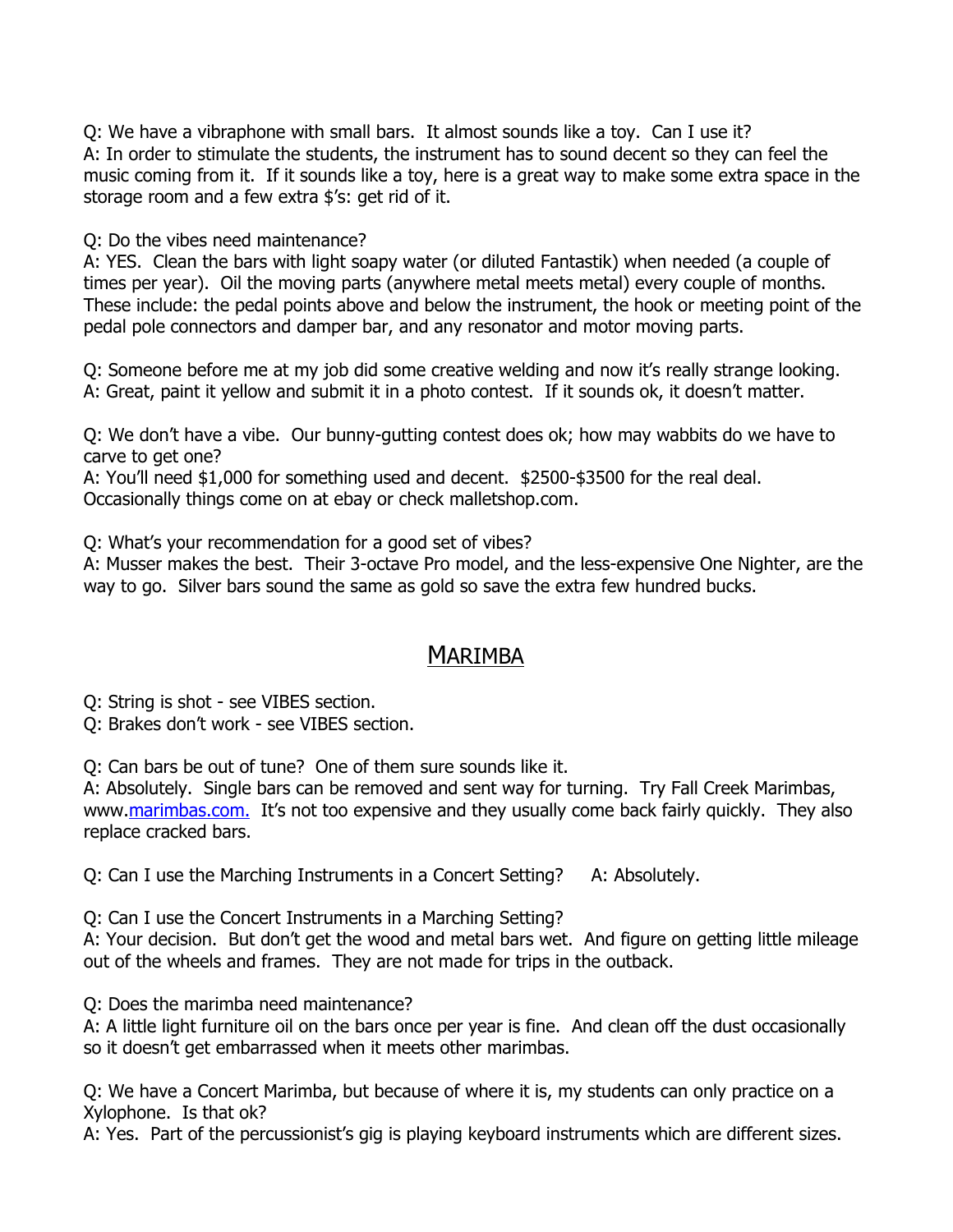But if it's a performance piece, give the student a decent shot at excellence by finding a way for him/her to practice on the instrument being used for performance.

Copyright 2003 Arthur Lipner

### A R T H U R L I P N E R D I S C O G R A P H Y

- 2004 Arthur Lipner "Street Vibe"...Jazzheads Records
- 2003 WaterWorks (World Premiere, comp. Chris Brubeck)... Wilton Library Assoc. Sticks To Latin Percussion Ensemble Series... Mallet Works Media From Lead Sheets To Hip Solos... Carl Fischer Educational Publications
- 2002 Nelson Faria "Nelson Faria"... Nossa Music (Brazil)
- 2001 Sunny Ledford Band .... MCA Records Caribbean Steel Drums (producer) ...BMC Records Music For People - David Darling/Glen Velez/Arthur Lipner/Others Live... MFP
- 2000 Jazz Mallets: IN SESSION...Rowloff Educational Productions
- 1999 Ze Luis "Guarachi Banana"... Melandro Brazilian Jazz "Vibes Works by MalletWorks" by Arthur Lipner... MalletWorks Media
- 1998 Arthur Lipner "Portraits In World Jazz"...Jazzheads Records "Mallet Works by MalletWorks"... MalletWorks Media
- 1995 Amy Gallatin "Sweet Gatherings"... Appy Records
- 1994 Arthur Lipner "The Magic Continues"... Palmetto Records
- 1993 Jack DeSalvo/Arthur Lipner Duo "Liquide Stones"... ENJA-Tutu (GERMANY) Glenn Medeiros Christmas...Amherst Records
- 1992 Arthur Lipner "In Any Language"...JVC Records (JAPAN)
- 1991 Arthur Lipner "In Any Language"... Tall Tree/Palo Alto
- 1990 Sal Salvador Quartet
- 1987 Brian Torff "Hitchhiker of Karoo" ... Optimism Records
- 1983 "Heads Up" w/ Dennis Gonzalez... daagnim Records

AND...Tv shows Sesame Street, Bill Cosby's It's A Different World, Designing Women, tv/radio spots for AT&T, Bell Atlantic, Shell, GE "Wind Energy" currently airing, Pepsi, Lime-Away, others...

#### P U B L I C A T I O N S

TEXT/METHOD BOOKS

(2003) From Lead Sheets To Hip Solos - C, Bb, Eb, Tenor, Bass each w/ play-along cd (Carl Fischer) (2000) Jazz Mallets: IN SESSION for Vibes and Marimba w/ play-along cd (Rowloff Productions) (1995) The Vibes Real Book method for two-and four-mallet soloing/performance (MalletWorks Music)

#### PUBLISHED COMPOSITIONS

(2003) Lime Juice Solo Marimba (MalletWorks Music)

- (2003) Some Uptown Hip-Hop Solo Marimba (MalletWorks Music)
- (2003) Hybridisation (Lipner/Wendelboe Concerto for Wind Ensemble (MalletWorks Music)
- (2002) Hybridisation (Lipner/Wendelboe) Concerto for Chamber Orchestra (MalletWorks Music)
- (2000) Sweet Rio for Percussion Ensemble (Rowloff Productions)
- (1999) Four Studies for Sight Reading (MalletWorks Music)
- (1997) Lime Juice for Drumline, arr. Jeff Moore (MalletWorks Music)
- (1996) 24 Jam for Big Band, arr. Bob Mintzer (MalletWorks Music)
- (1996) Cabana En El Sol for Big Band, arr. Bob Mintzer (MalletWorks Music )
- (1995) Places To Visit contemporary works for Solo Vibraphone (MalletWorks Music)
- (1995) Crystal Mallet Solo Vibraphone (MalletWorks Music)